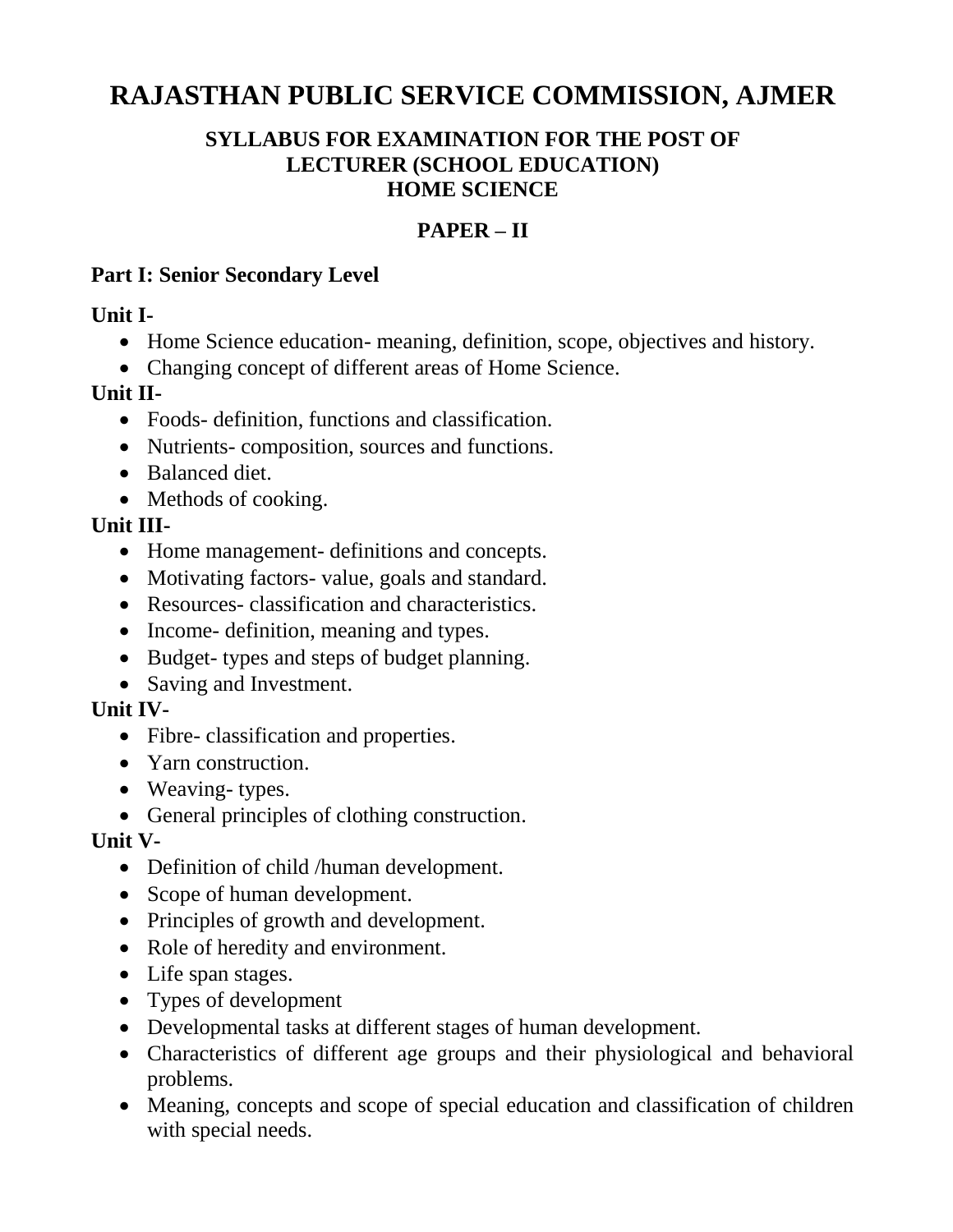### **Part II: Graduation Level**

#### **Unit I-**

- Areas of Home Science- objectives and scope of each area.
- Professional organizations and research institutes contributing to different areas of home science.
- Formal, non-formal and informal education.
- Programme planning, implementation and evaluation.
- Government and NGO's development programmes.
- Meaning, definition, principles and basic elements of extension education.
- Extension teaching methods.
- Communication- definition, meaning, process, models, elements and barriers in communication.
- Audio-Visual aids- types, advantages and limitations.

#### **Unit II-**

- Recommended dietary allowances and deficiencies.
- Nutritive value of important cereals, pulses, vegetables, fruits, milk and milk products, eggs, meat and fish.
- Selection, purchase and storage of foods.
- Food spoilage.
- Food preservation- importance, principles and methods.
- Food adulteration- causes, identification, preventive and control measures, food laws and standards, labels, etc.
- Changing trends in food consumption- fast foods, junk foods etc.
- Principles of meal planning.
- Diets of normal individual of different ages, sex, profession and physiological condition.
- Dietary management during different diseases.
- Concept, type and health implication of community health and nutrition.
- Nutrition problems of community.
- Nutritional status, assessment and surveillance.
- Nutrition and health programmes in India.

#### **Unit III-**

- Management process- planning, controlling, evaluation and decision making.
- Management of resources- time, money and energy.
- Work simplification- meaning, importance and its application in various household activities.
- Elements and principles of art and design.
- House planning/space designing: according to various activities and family needs.
- Financial and legal consideration for housing.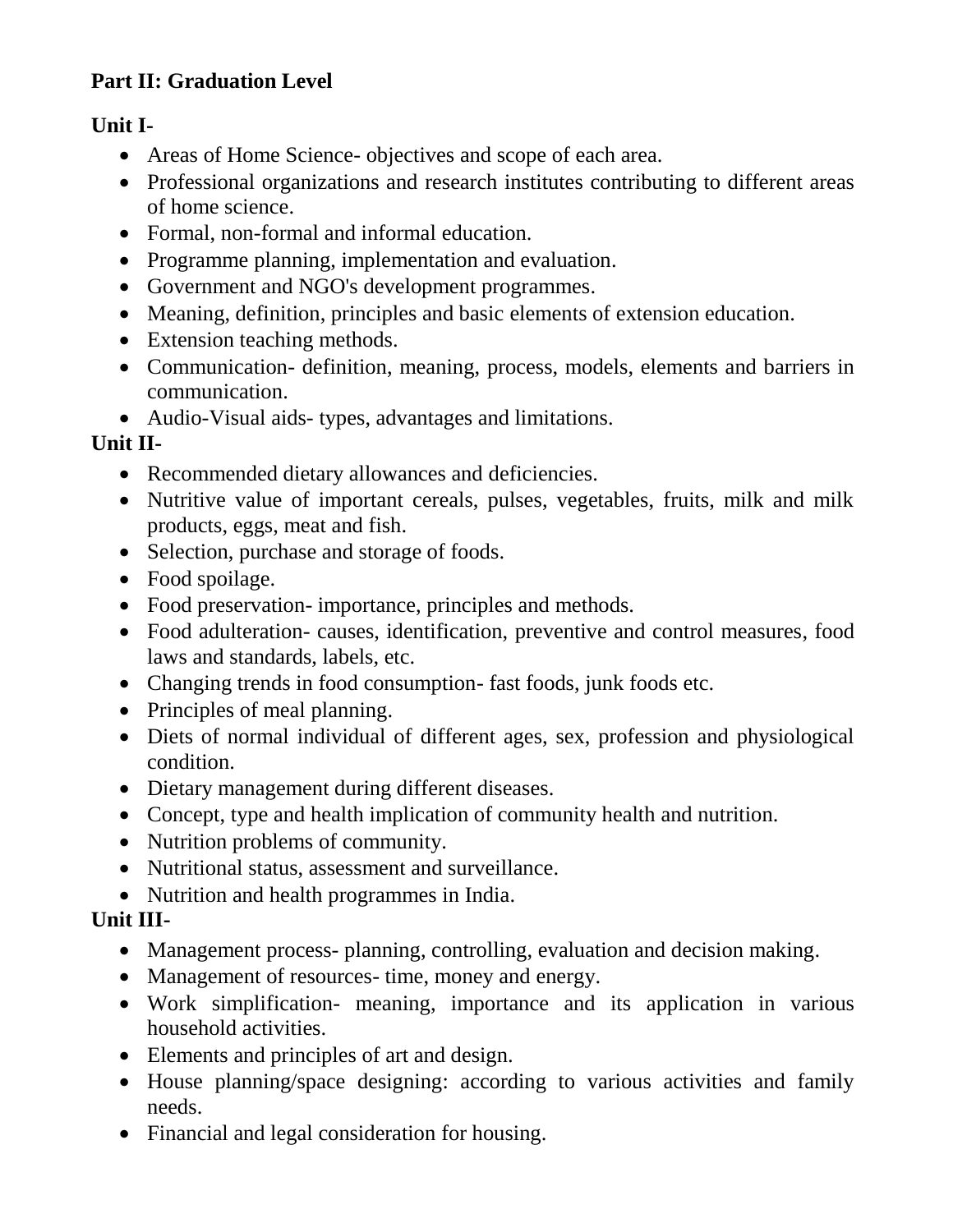- Interior designing.
- Consumer- definition, meaning, rights, aids and Protection Act.
- Wills and trusts.

### **Unit IV-**

- Early identification, treatment, prevention and rehabilitation of each category of children with special needs.
- Early childhood care and Education- meaning, importance and objectives.
- Different types of early childhood care and education centers.
- Anthropometry measurements of new born in India and neonate reflex actions.
- Adolescence- physical characteristics, stages and problems.
- Marriage- meaning, definition, types, functions and factors of mate selection.
- Family- meaning, definition, types, population education and dynamics.

# **Unit V-**

- Yarn making, weaving and other methods of fabric construction and their effects on appearance, durability and maintenance of garments.
- Different types of finishes.
- Selection, care and storage of different types of clothes including readymade garments.
- Importance of clothing, social and psychological aspects of clothing.
- Functions of clothing construction drafting and making of paper patterns.
- Body measurement- importance of taking body measurements and its relation to sizes and different types of garments.
- Preparation of fabric cutting-layout, pinning, marking and cutting.
- Wardrobe planning.
- Selection of fabrics and garments for toddler, adolescent, men and women.
- Selection and buying fabrics for various users.
- Elements, principles of design in clothing.
- Traditional textile of India.

# **Part III: Post Graduation Level**

# **Unit I-**

- Extension management and administration.
- Adoption and diffusion of homestead technologies.
- Participating extension approaches RRA, PRA and PLA.
- Women empowerment: meaning, importance, ways and schemes.
- Rural development programme in India.
- Entrepreneurship.

# **Unit II-**

- Different methods of enhancing the nutritive value of foods.
- Inter-relationship of agriculture, food, nutrition, health and population.
- Energy needs, basal metabolism and total energy requirement.
- Digestion, absorption and utilization of major nutrients.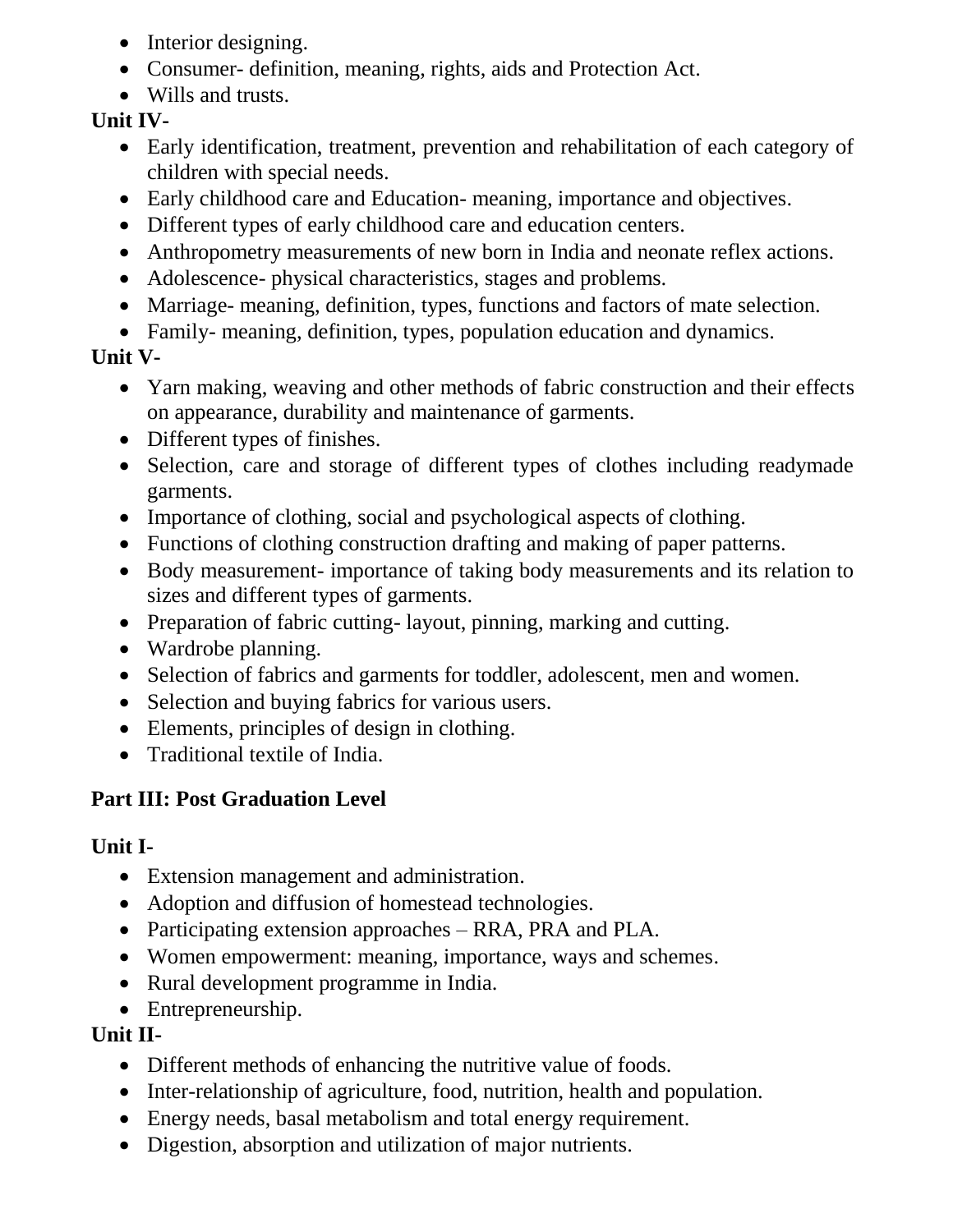- Genetically modified food, nutraceuticals, organic foods, pre-biotic and probiotic foods
- Nutritional problems in the country with special references to Rajasthan.
- Nutrition Intervention Programmes.
- Immunization schedule.
- Nutrition Policy in India.

### **Unit III-**

- Different organizations / programmes working for children with special needs.
- Theories of Child Development: Jean Piaget's Theory of Cognitive Development, Frued's Theory of Psycho-Sexual Development.
- Need of guidance and counseling at each life span stage of development.
- Marital adjustment, legal aspects of marriage, role of mother and father in the family, functions (traditional and modern) of the family and factors affecting family functions.
- Meaning and stages of family life-cycle.
- Family welfare organizations (Government and Non- Government) in India.
- Parenting styles and impact of these styles on the children.
- Family planning measures and reproductive health.
- Family disorganization.

#### **Unit IV-**

- Factors influencing residential planning.
- Kitchen types and storage ergonomics.
- $\bullet$  Illumination purpose and types. Lightening– types, unit of measurement and glare. Fixtures – types & selection. Color and color schemes.
- Selection and types of furniture and furnishing.
- Work ergonomics meaning & concept.
- Work physiology introduction, definition & types of work static and dynamic.

# **Unit V-**

- Physiological factors influencing working environment.
- Fashion terminology, sources, fashion cycle and season.
- Factors favouring of fashion cycle and season, consumer demand and fashion marketing and fashion change.
- Paper pattern basic designing.
- Readymade garment's need and selection criteria.
- Future trends in fashion technology.
- Traditional embroideries of India.
- Looms- types and its parts.
- Dyes and their effects.
- $\bullet$  CAD.